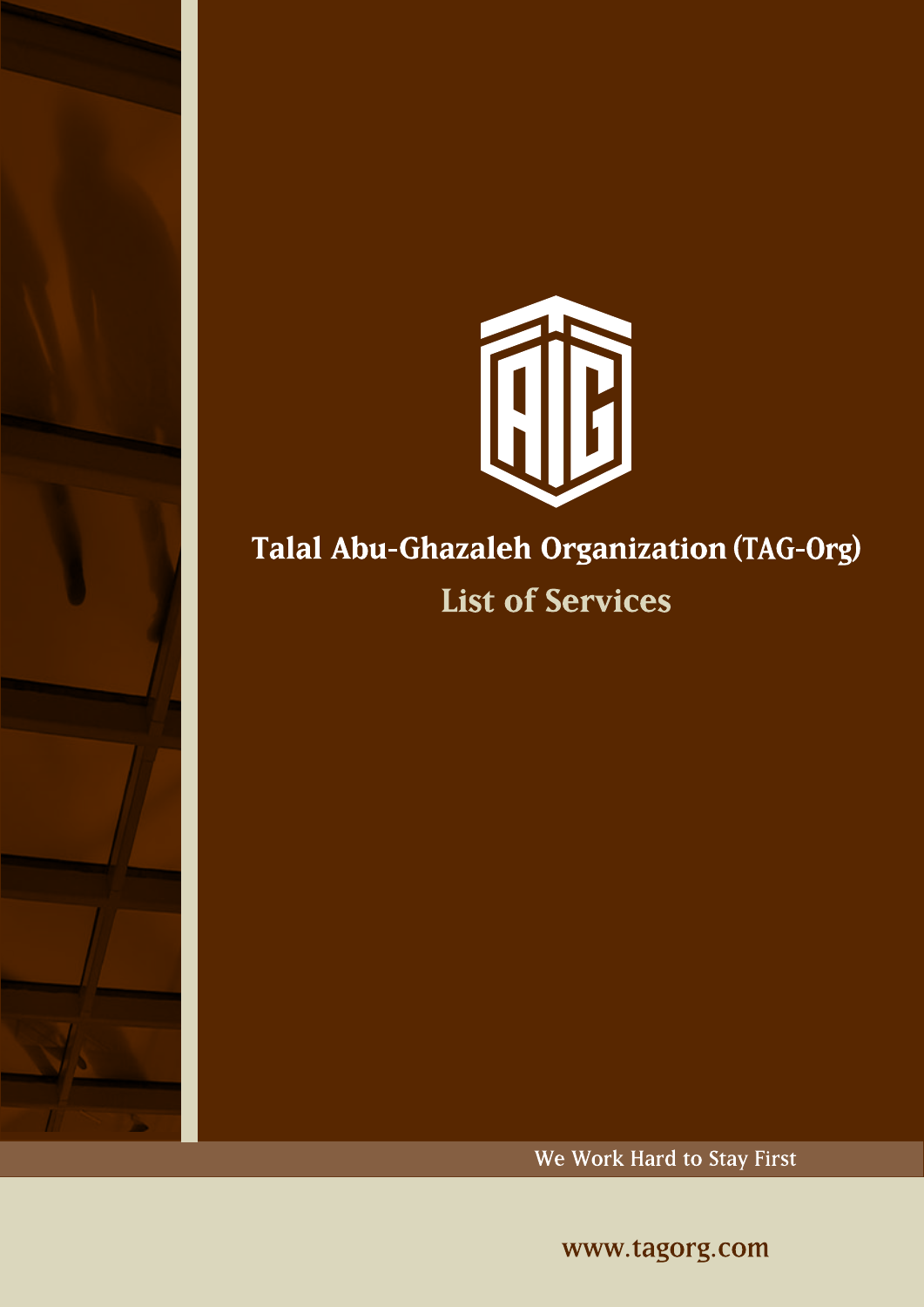

# **Talal Abu-Ghazaleh Organization (TAG-Org)**

**List of Services**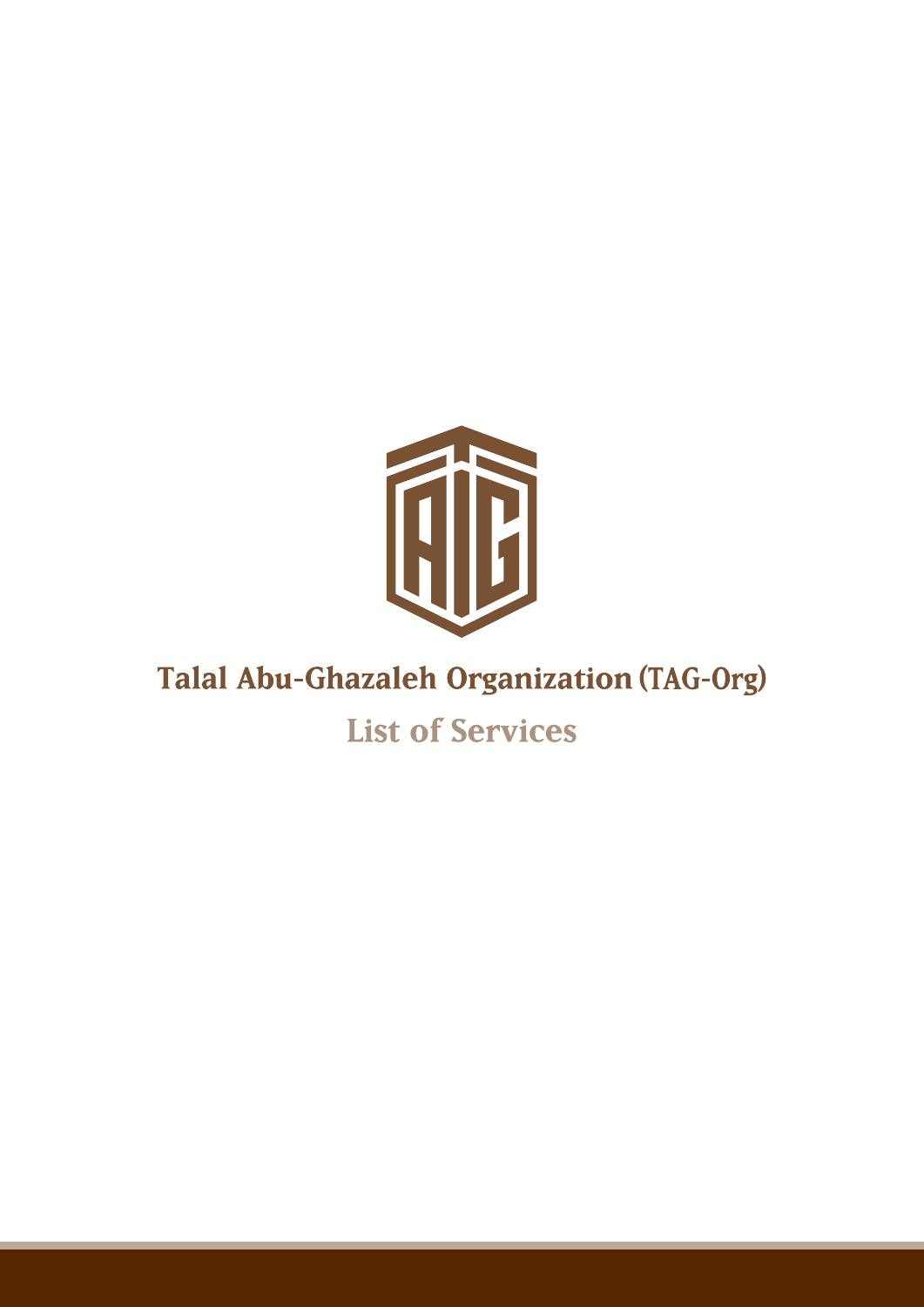# **Talal Abu-Ghazaleh & Co. International (TAGI):**

## **Audit and Assurance Services:**

- **1** External audit.
- **2** Stress testing.
- **3** Information Technology audit.
- **4** Internal audit.
- **5** Risk assessment.
- **6** G20 compliance.
- **7** Regulatory compliance and reporting.
- **8** Sarbanes-Oxley compliance.
- **9** Fraud Investigation.
- **10** Financial accounting and book keeping.

## **Tax Services:**

- **1** Tax accounting services.
- **2** International tax services.
- **3** Indirect taxes.
- **4** Transaction Tax.

## **www.tagi.com**

# **Talal Abu-Ghazaleh & Co. Consulting (TAG-CONSULTANTS):**

## **1 Business and Investment Advisory Services:**

- Feasibility Studies.
- **Market Studies and Research.**
- **Business Plans.**
- Strategic Plans.
- Social & Economic Studies and Research.

## **2 Organization & Restructuring:**

- **EXECUTE:** Services (Performance Improvement).
- **•** Process Improvement and Enhancement.
- **■** Restructuring.
- Business Process Reengineering.
- **EXECUTE:** Administrative Systems.
- **E** Procedures Manuals.
- **EXECUTE: Human Resources Systems.**

## **3 Financial Consulting:**

- **Exercial and Accounting Systems.**
- Reviewing and Improving Accounting operations.
- Projection and Forecasts Systems.
- Costing Systems.
- Financial and Operational Due Diligence systems.
- Loss and Cost Reduction Systems.

## **4 Quality Management Systems:**

- Integrated Management Systems; Quality, Health, Safety, and Environmental Management Systems (QHSEMS)
- ¿ Quality Management System (ISO 9001:2008)
- Environmental Management System (ISO 14001:2004)
- Occupational Health and Safety Management System (OHSAS 18001:2007)
- Total Quality Management (TQM)
- Six Sigma
- Information Security Management Systems (ISO 27001:2005)
- **E** CE Marking
- ¿ EurepGap (Agricultural Products)
- **Example 3 Food and Safety Management Systems** (ISO 22000:2005)
- Food Management System (HACCP) Hazard Analysis and Critical Control Points
- **Waste Minimization Studies**

## **5 Excellence Awards:**

- King Abdullah Excellence Award.
- Sheikh Khalifa Excellence Award.
- Abu Dhabi Excellence Award.
- **Dubai Quality Award.**
- **EXCELLENT All other similar Excellence Awards**

## **6 Privatization and private public partnership (PPP) Services:**

- Privatization Strategy.
- Evaluation and Analysis of Privatized Establishments.
- **EXECT:** Development, planning, and Restructuring for Privatization Purposes.
- ¿ Implementing Privatization Procedures.

## **www.agcon.com**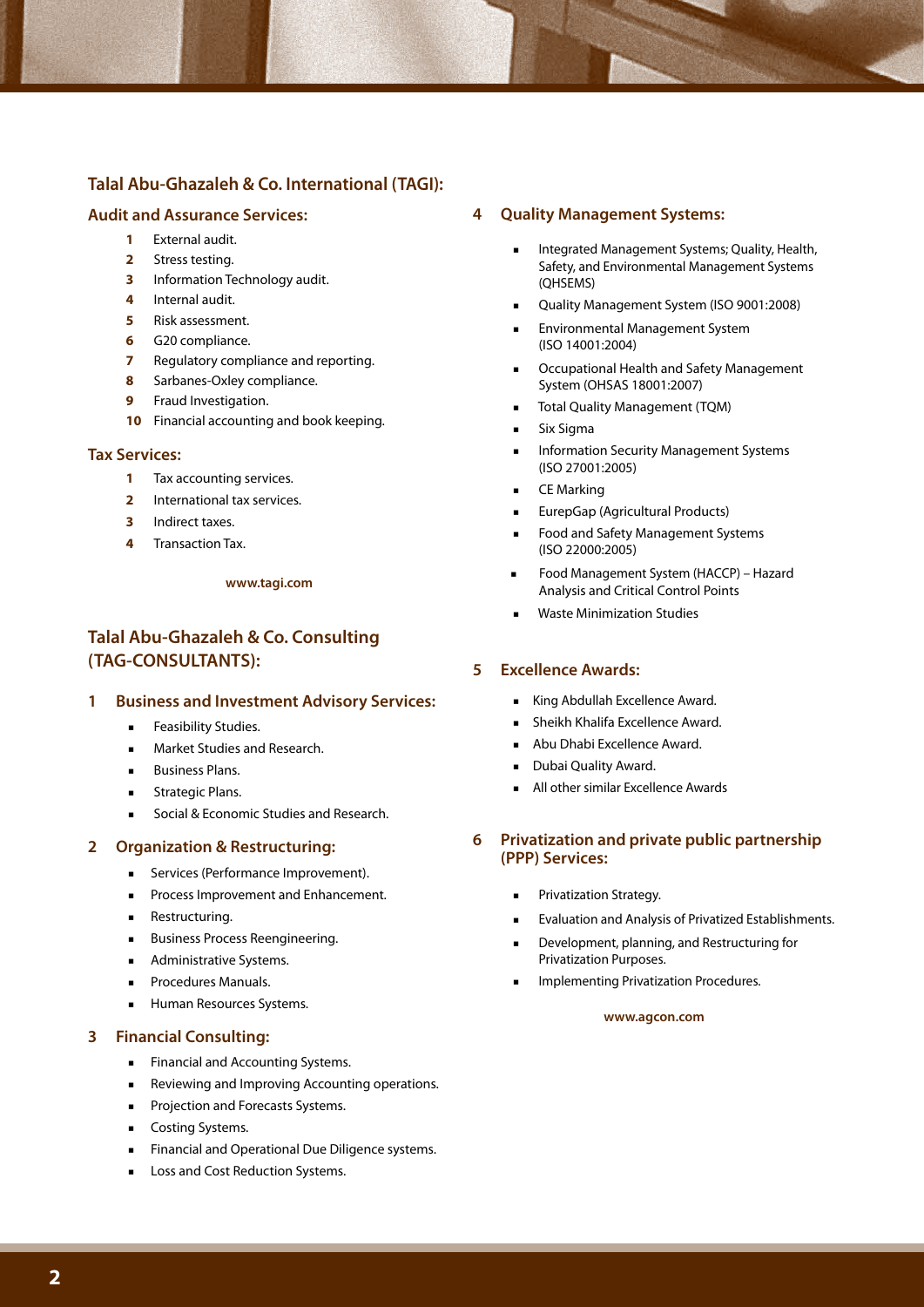# **Abu-Ghazaleh Intellectual Property (AGIP):**

- Trademark, Patent, Copyright and Design Registrations.
- Trademark Watch.
- Maintenance of Intellectual Property Rights through Renewals and Annuities.
- Search for Published Trademarks.
- Search for Published Patents.
- Patent Drafting.
- Patent Validation System.
- Patent Infringement Follow-up.
- IP Portfolio Management.
- Publication of Cautionary and Patent Working Notices.
- Opposition and Cancellation Actions.
- Advisory Services on Intellectual Property Protection.
- AGIP.Net; through which clients will conduct all IP business' activities online.
- Domain name Registration.
- Patent Monitoring and Awareness Service.
- IP Valuation.
- Licensing and Franchising Agreements

**www.agip.com**

## **Talal Abu-Ghazaleh Legal ( TAG-LEGAL):**

- Administrative Law.
- Advertising and Marketing Regulations.
- Alternative Dispute Resolution.
- Arbitration.
- Banking.
- Bankruptcy, Insolvency & Business Restructuring.
- Commercial Law.
- Corporate Finance and legal services.
- Employment & Benefits legal proceedings.
- Mergers & Acquisitions& Joint Ventures.
- Real Estate Litigation & legal consultation.
- Insurance and Reinsurance.
- Intellectual Property Litigation & legal consultation.
- Investment Funds.
- Islamic finance.
- Tax.
- Telecommunications.
- Trade Customs & Secrets.
- Transport & Shipping Law.

**www.tag-legal.com**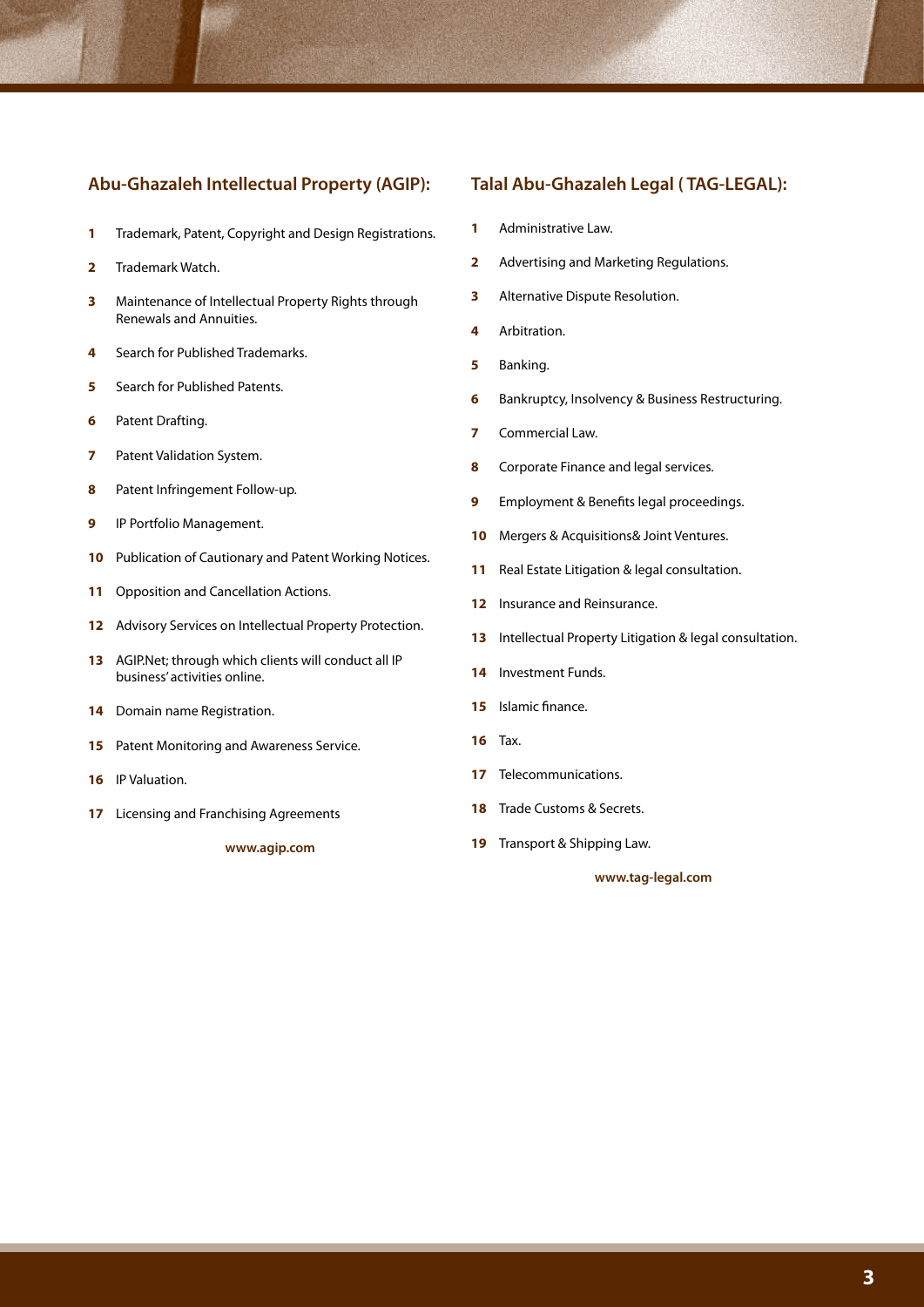# **Talal Abu-Ghazaleh Information Technology International (TAG-ITI):**

- **1** IT and Security Audit
- **2** ISO27001 Implementation and Audit
- **3** Vendor Selection
- **4** Project Management and Supervision
- **5** ICT Strategic Planning
- **6** Website and Portal Development
- **7** Website Audit
- **8** Business Continuity and Disaster Recovery Planning
- **9** Document Management and Archiving
- **10** ERP Implementation and Audit

**1.1 Business Valuation**

**1.2 Financial Valuation**

1.1.1 Securities Valuation 1.1.2 Stock Valuation

1.1.3 Tangible Asset Valuation 1.1.4 Valuation of Intellectual Property and other Intangible Assets

1.2.1 Purchase Price Allocation 1.2.2 Goodwill Impairment Testing **1.3 Valuation Reviews and Fairness Opinions**

2.2 Market and Commercial Due Diligence

**1 Valuation Services**

**www.tagiti.com**

**Talal Abu-Ghazaleh Valuation (TAG-Valuation):**

# **Talal Abu-Ghazaleh Projects ( TAG-Advisory):**

- **EXEC** Project Management
- **EXECOMMERCIAL Mediation Services**
- Locating Strategic Partners for Projects
- **EXEC** Locating Investors and Potential Financial Funding
- **Example 2** Locating Capital to Invest in Ongoing and New Project and Business Ideas.
- **Example 3 Franchising, Licensing and Technology Transfer** Facilitation
- Locating Distributors and Agents

**www.abughazalehprojects.com**

# **Talal Abu-Ghazaleh Translation Distribution and Publishing ( TAG-TRANSLATORS):**

- **1** Technical Translation and Website Arabization.
	- **2** Specialized Translation Fields.
	- **3** Legal Translation Fields.
	- **4** Business or Economic Translation Fields

**www.tagtranslate.com**

# **Talal Abu-Ghazaleh Knowledge Society (TAG-Knowledge):**

- **1** Free Internet
- **2** Training Courses
- **3** Design Services & Stationary
- **4** Recruitment Consultancy
- **5** Book Gallery
- **6** Languages Clubs
- **7** Job Opportunities
- **8** Social Services
- **9** Cafeteria

**www.tagks.com**

**2 Due Diligence Services**

2.1 Financial Due Diligence

2.3 Legal Due Diligence 2.4 Tax Due Diligence

**3 Financial Modeling Services**

- **4 Branding Services**
	- 4.1 Brand Strategies
	- 4.2 Brand Designs

**www.tagvaluation.com**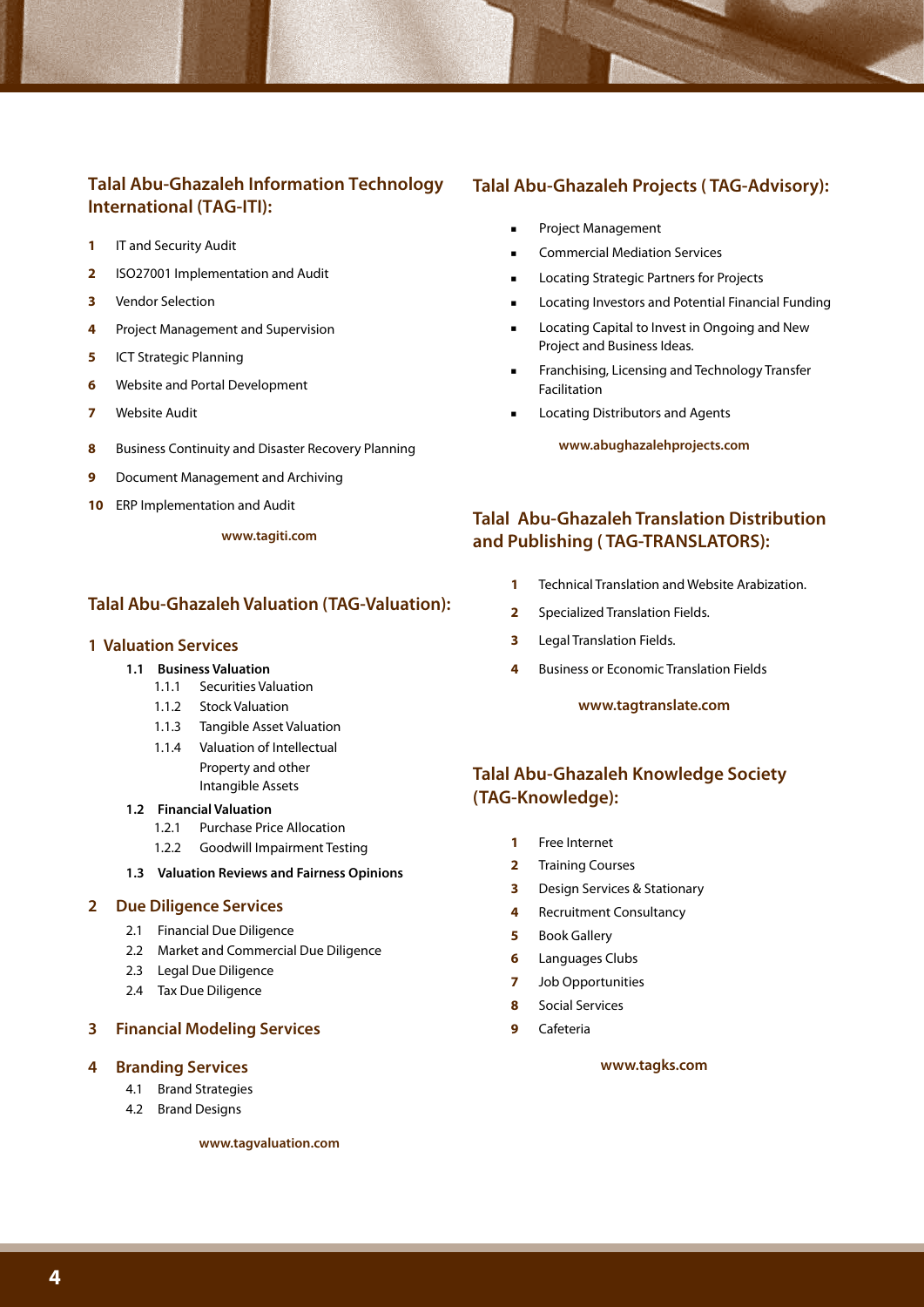# **Talal Abu-Ghazaleh Recruitment and Human Resources Development (TAG-Recruit):**

**1 Recruitment services for clients.**

**www.tagirecruitment.com**

## **Talal Abu-Ghazaleh Domains (TAG-Domains):**

## **Domain Name Registration Services:**

- **1 Generic Top-Level Domains (gTLDs): Registration, Bulk Registration, Renewals, and Transfers**
- **2 Country-Code Top Level Domains (ccTLDs): Registration, Renewals, and Transfers.**
- **3 Arabic Domain Names :**
	- **•** Domain name registration in the Arabic language.
	- **EXECUTE: Translation and transliteration** services for brands

**www.tag-domains.com**

## **Abu-Ghazaleh Intellectual Property Renewals (AGIP-Renewals):**

- **1** Trademark Renewals.
- **2** Patent Annuities Payment.

## **www.agip.com**

# **Talal Abu-Ghazaleh Real Estates Management and Development (TAG-Aqarat):**

- **1** Real Estate Consultancy.
- **2** Real Estate Management.
- **3** Real Estate Development.
- **4** Real Estate Marketing.
- **5** Real Estate Training.

### **www.tag-aqarat.com**

# **Talal Abu-Ghazaleh Capital Services (TAG-Capital ):**

- **1** Initial Public Offering (IPO) & Security Offering
- **2** Debt Issuance
- **3** Asset Management
- **4** Corporate Finance
- **5** Due Diligence (Legal / Financial)
- **6** Strategy
- **7** Risk Management

**www.tag-capital.com**

## **TAG- China Visa Office:**

The Embassy of the People's Republic of China in the Hashemite Kingdom of Jordan has appointed Talal Abu-Ghazaleh Organization to be the only approved office by the Chinese Embassy to undertake all actions and administrative and technical matters related to applications for obtaining a visa for the People's Republic of China and the Hong Kong Special Administrative Region. Talal Abu-Ghazaleh Organization shall undertake, through China Visas Section, receiving applications from persons wishing to obtain visas, collection of assigned fees, handing over the collected fees to the Embassy of China in Amman and conveying the response of the Embassy with regard to the visa applications whether to accept or reject granting a visa to the applicants through the Visas Section. Thus, Talal Abu-Ghazaleh Organization shall be the only point of contact between the Embassy and the applicants regarding visas.

## **www.tag-visa.com**

# **TAG-BOOK:**

The Talal Abu-Ghazaleh Organization (TAG-Org) launched on August 23, 2007 the "Laptop for Every Arab Citizen" initiative through its member company TAG-BOOK during the Annual China Top Executives and Fortune 500 Enterprises Summit at the United Nations headquarters in New York. TAG-Book low cost computer initiative targets the basic Arab user whether at home, school, university, urban or rural regions, and aims at reducing computer illiteracy and bridging the digital divide between the Arab countries and the developed world. The value of this project is that it does not resemble traditional computer projects, which are present in a number of Arab countries. The difference is that this project specifically addresses the needs of Arab communities, and merges four main components: hardware, software, connectivity and training.

**www.tagibook.com**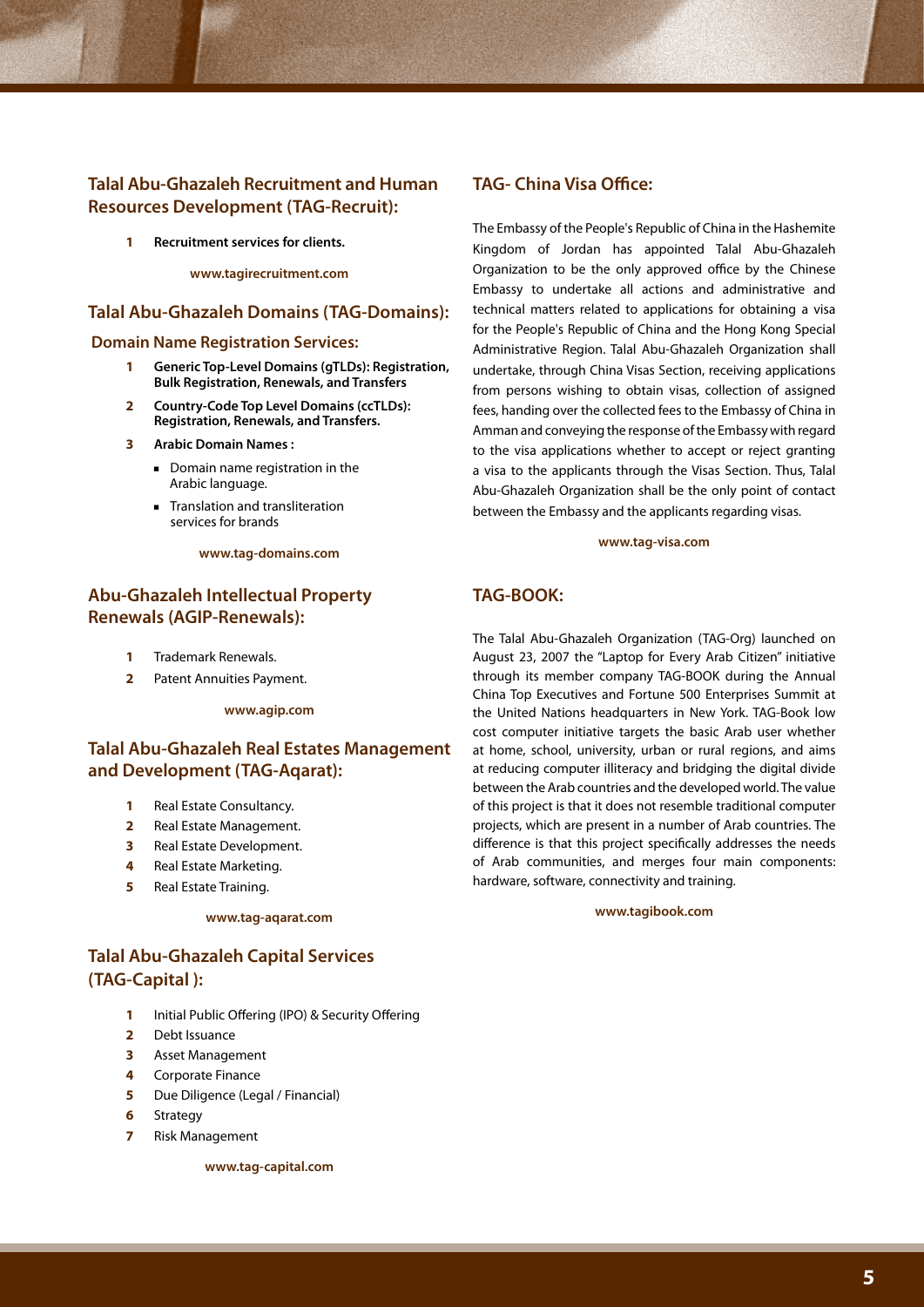# **Professional Societies**

## **Arab Society of Certified Accountants (ASCA):**

- **1** Arab Certified Professional Accountant (ACPA).
- **2** Professional Publications.
- **3** Specialized Training Courses.
- **4** Membership.

## **www.ascasociety.org**

# **Licensing Executives Society -Arab Countries ( LES-AC):**

- **1** Agencies and franchise consulting.
- **2** The Arab Certified IP Licensing Practitioner (ACIPLP) Program.
- **3** Professional training.
- **4** Networking opportunities.
- **5** Publications.

## **www.lesarab.org**

# **The Arab Organization for Quality Assurance in Education (AROQA):**

- **1** Accreditation Services including Program and Institutional Accreditation.
- **2** Quality Assurance Audits and Reviews.
- **3** Development of Quality Assurance Systems.
- **4** Enhancing Faculty Effectiveness through Professional Development.
- **5** Educational Program Development and Review.
- **6** Capacity Building in the Field of Quality Assurance and Education.

## **www.aroqa.org**

# **Arab Center for Mediation & Arbitration (AIPMAS):**

The Arab Intellectual Property, Mediation, and Arbitration Society (AIPMAS) was established under the name of the "Arab Society for the Protection of Industrial Property "in 1987. The Society aims at promoting and reinforcing the system of Intellectual Property in Jordan, and enhancing competence and knowledge of the personnel working in this field, in addition to the activities of the Center of Mediation and Arbitration, belonging to the Society, which resolves conflicts of Intellectual Property through international arbitrators applying international rules. AIPMAS, affiliated with ASIP, organizes various events in the IP field, such as the annual Moot court competition with the University of Jordan, in addition to its regular courses, seminars and other activities.

**www.aipmas.org**

## **Arab Society for Intellectual Property (ASIP):**

The Society was established in 1987 in Munich, Germany under the name "Arab Society for the Protection of Industrial Property.", The Society's main objective is to enhance and develop the protection of the Intellectual Property (IP) system through various means of awareness and education that explain the nature of work in this field and its effective role in the economy. It also aims at upgrading and unifying the Arab legislations in the field of Intellectual Property.

ASIP holds many specialized courses and programs in the fields of intellectual property and the legal fields, the most important of them is the Arab Certified Intellectual Property Practitioner program (ACIPP) which is the first specialized Arabic program which provides academic and professional training in the different fields of intellectual property through its courses (Introduction to Intellectual Property, Trademark and Unfair Competition, Patents of Invention and Trade Secrets, Copyright and Related Rights). ASIP also prepares many specialized courses according to the needs of the different organization in order to fulfill their training needs.

**www.aspip.org**

## **Arab Knowledge and Management Society (AKMS):**

Arab Knowledge and Management Society (AKMS) is a nonprofit organization founded on August 29, 1989, in Buffalo, New York, United States of America and officially registered in Amman on October 10, 1990.The main objective of AKMS is to develop Arab organizations in both public and private sectors and provide highquality training and education that meet the needs of different stakeholders in the various fields related to quality, management, training and marketing. AKMS is a member of many professional institutes, such as the Chartered Quality Institute (CQI), ISO Technical Committee 176 and the Arab Information Club (ARABCIN). AKMS currently offers various professional courses including the Arab Certified Quality Manager program (ACQM), advanced and customized training programs, ISTO Examinations, in addition to several valuable publications. With more than 18 representatives in the Arab world, along with many reputed international associates, AKMS excels in delivering competitive.

**www.akms.org**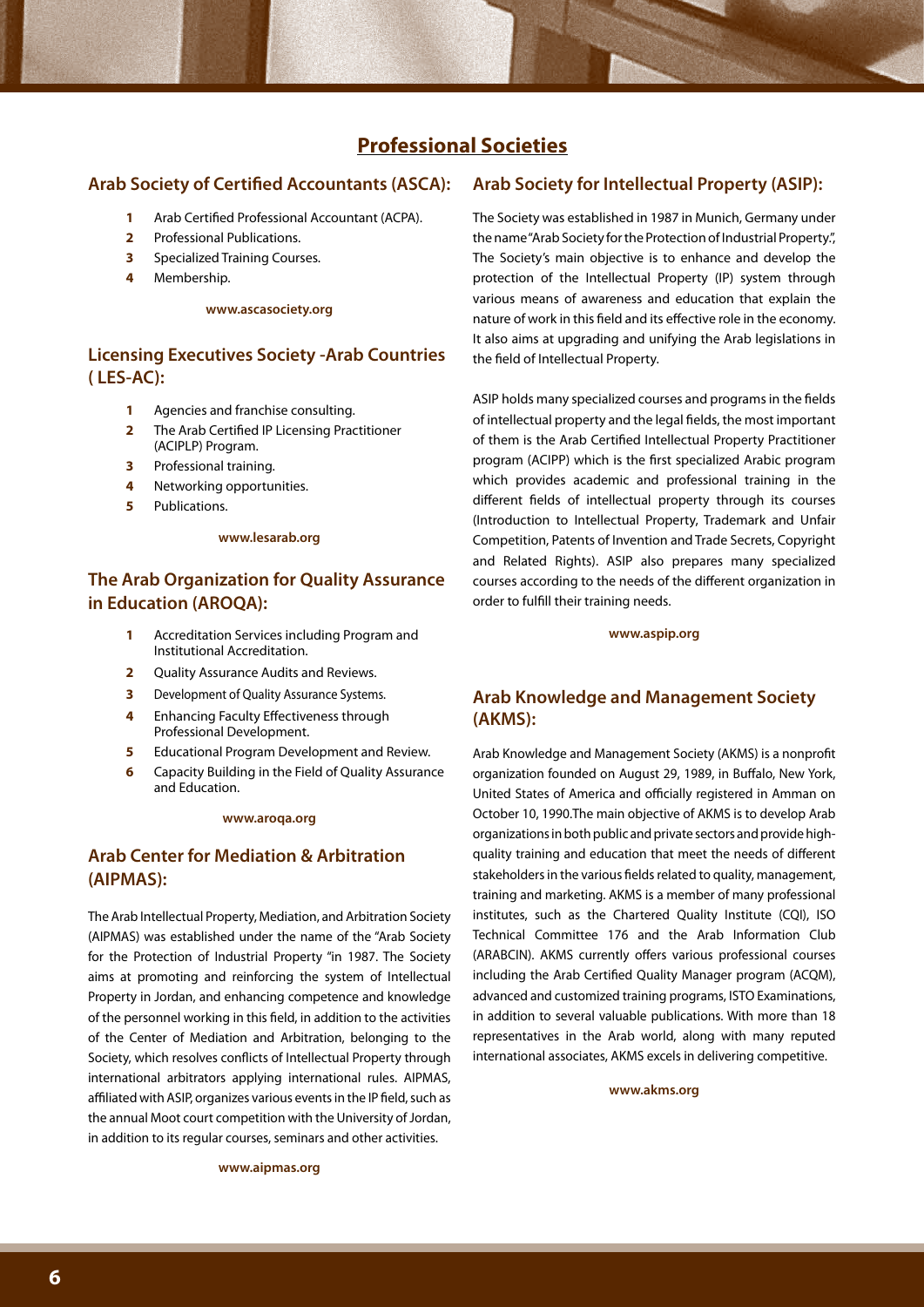# **Academies**

# **Talal Abu-Ghazaleh College of Business (TAG-College):**

- **1 MBA program with concentrations in:**
	- **■** Marketing
	- **E** Human Resources
	- **Management**
	- **International Accounting**
	- **Example 3 Banking and Finance**
	- **Ouality Management**
- **2 MA Program in Intellectual Property**

## **www.tagcb.edu.jo**

# **Talal Abu-Ghazaleh Educational Consulting (TAG-Education):**

- **1** Strengthening the Institutional Capacity of Ministries of Education
- **2** Designing and Building Educational Management Systems
- **3** Enhancing English Language Learning Projects in the Arab Region
- **4** Offering School Management Consulting Services
- **5** Boosting Teacher Training and Professional Development
- **6** Providing Accreditation
- **7** Using Information and Communication Technology
- **8** Developing & Distributing Curriculum & Education Materials

## **www.tageducational.com**

## **Talal Abu –Ghazaleh University Management Advisory Services (TAG-Universities):**

Talal Abu-Ghazaleh University Management Advisory Services (TAG-Universities) plays a major role in providing consultancy services to higher education institutions. Its operation consists of three consecutive phases; inception, design and strategic management and implementation. TAG-Universities develops strategies and policies in higher education. It also advises on the institutions' policies, regulations and standards and disseminates best practices in resources, services, information and data usage.

**www.taguniconsult.com**

# **Talal Abu-Ghazaleh Academies (TAG-Academies) Services:**

The Talal Abu-Ghazaleh Academies (TAG-Academies) is a group of professional academies specialized in offering training programs, projects and consultation. TAG-Academies provide its services through thirty-two offices in the Arab world in the following fields;

- **•** Professional Training
- **E** Banking and Finance
- Information Technology
- Information and Communication **Technology**
- **EXEC** Human Resources Management
- ¿ English Language
- ¿ Chinese Language
- **Education Institutes Development**
- **EXECUTE:** Training of Trainers, Teachers and Managers
- **Training Consultancies**
- Project Management
- **Media**
- Qualifying Translators.
- **Islamic Finance**

**www.tag-academies.com**

# **Talal Abu-Ghazaleh Research Center (TAG- Research):**

The Talal Abu-Ghazaleh Research Center is an independent research institute affiliated with the Talal Abu-Ghazaleh College of Business and located in Amman, Jordan. It was founded in November 2007 by Mr. Talal Abu-Ghazaleh. TAG-CRC provides the business community, professionals and academics with business-related and case-study research covering a wide range of research and customized consultations in various fields of business administration. The major focus of TAG-CRC is on areas of management, marketing, finance, banking, risk management, corporate governance, accounting, new product development and innovation and other related business fields in social sciences in the private sector, public sector, and notfor-profit organizations.

**www.tagcb.edu.jo**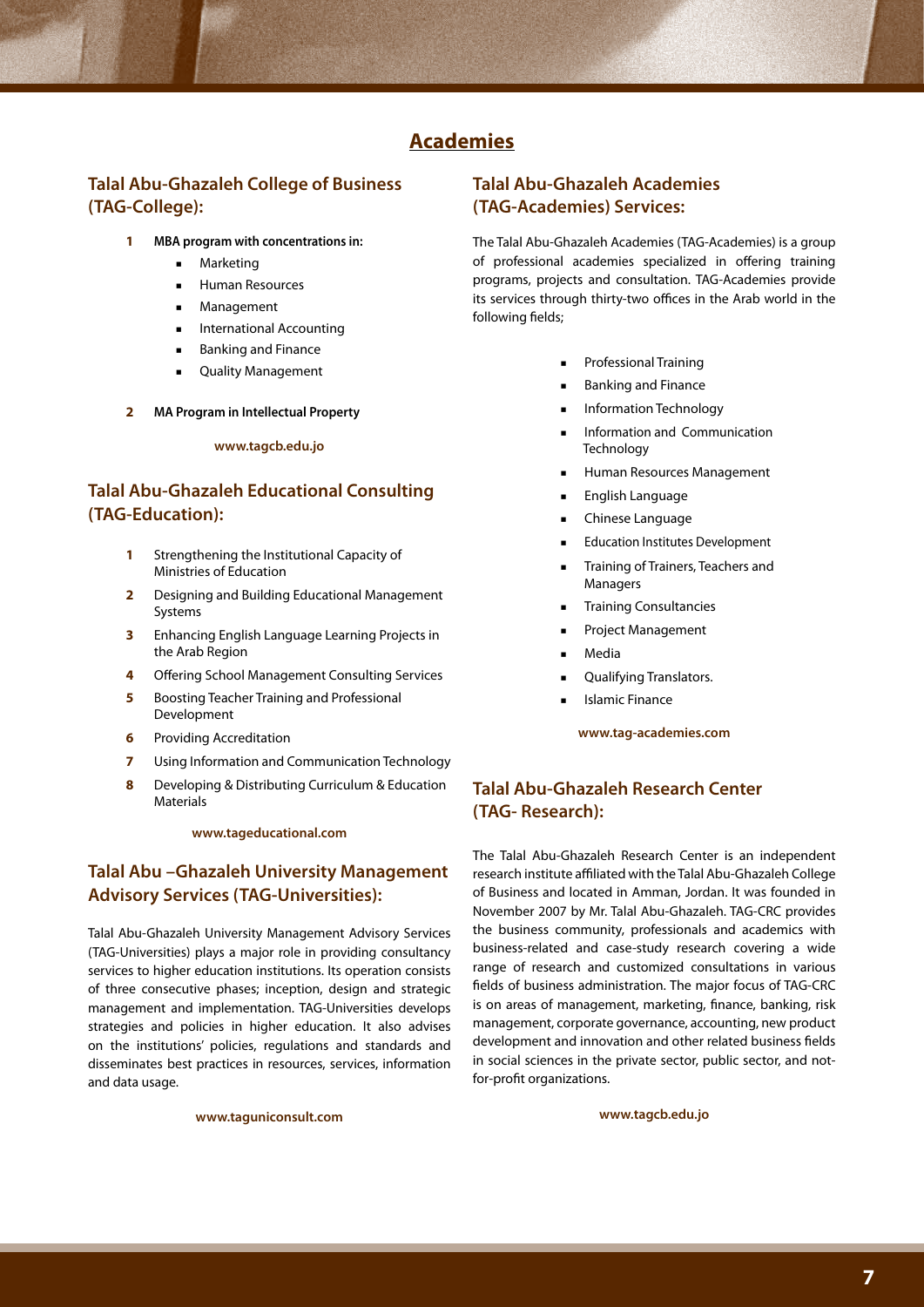